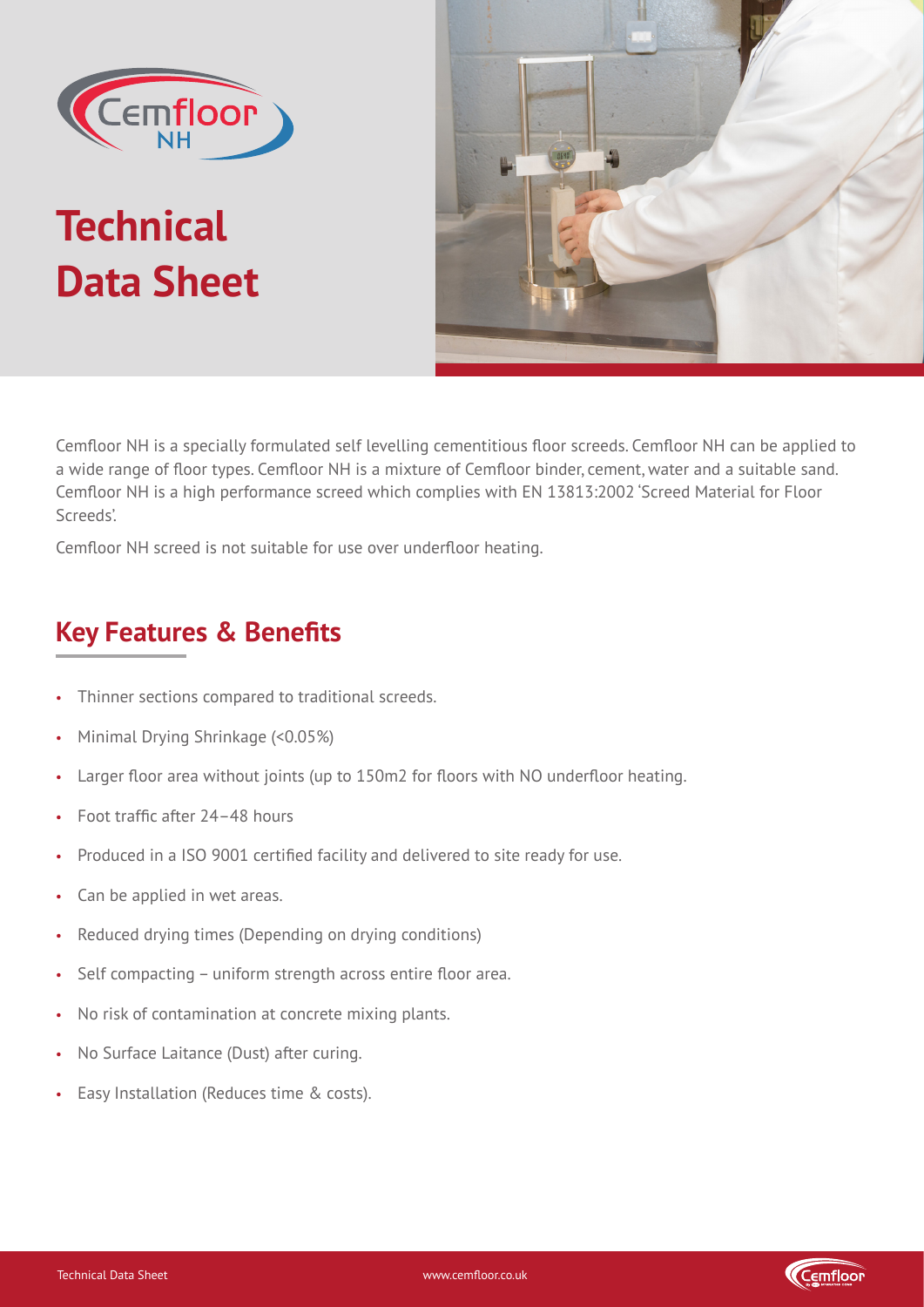#### **Substrate**

Cemfloor NH Screed is designed for use as a bonded thick levelling screed on concrete, as a floating screed over thermal or acoustic insulation with a minimum compressive strength of 100kPa, or as an unbonded screed on top of a plastic membrane.

## **Mix Design**

Trials should always be carried out to optimize the mix design before work commences. The sand used should be of an approved quality and grading. The screed is a blend of Cemfloor Binder, cement, sand & water. The mix proportions depend on the sand available.

## **Application**

Cemfloor screeds should be used in accordance with BS 8204-7:2003 'Code of Practice for Pumpable Self-Smoothing Screeds'. To ensure a high quality screed it is recommended that application is carried out by a specialist screeding contractor who has been approved to place Cemfloor. The freshly poured screed will need to be levelled using a dappling bar, ensuring to dapple the surface in two passes at 90 $^{\circ}$ .

## **Curing**

After placing the floor should not be subjected to severe draughts, direct sunlight or heating for the first 24-48 hours. The room in which the screed has been placed should therefore be sealed during this time. The room should be ventilated after 24-48 hours by opening windows and doors during the day to aid the drying process.

## **Floor Coverings**

Cemfloor NH screed is compatible with all floor coverings, and all cementitious adhesives including fast track systems. The screeds moisture content should be measured before placing floor coverings to ensure that it is adequately dried. Cemfloor NH screed will not require any sanding to remove laitance. It is however recommended that the surface of the screed be lightly abraded to clean and remove any building residue to ensure that there is a good key to receive subsequent floor coverings.